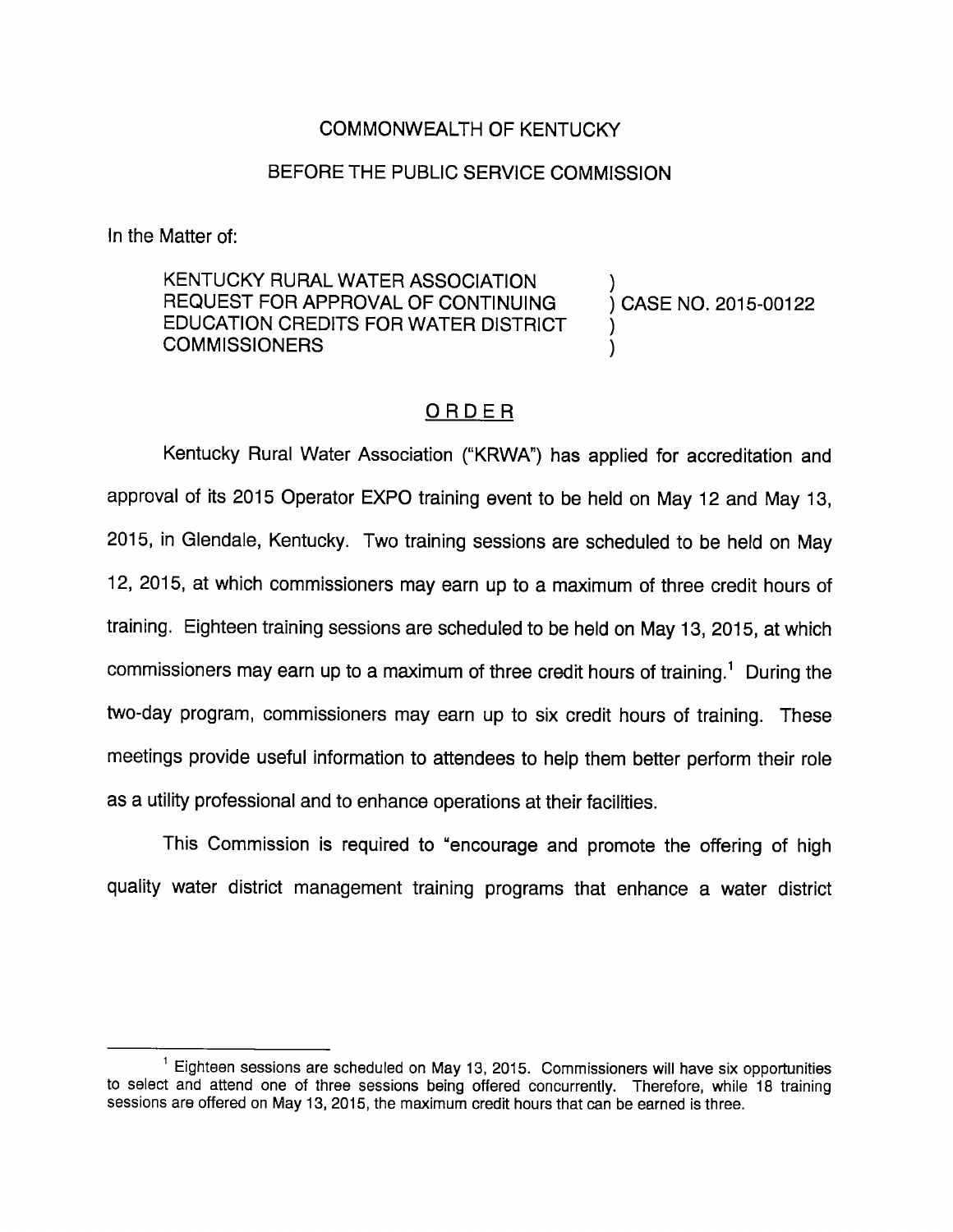commissioner's understanding of his or her responsibilities and duties."<sup>2</sup> Having reviewed KRWA's application, the Commission finds that the presentations at the training will enhance a water district commissioner's understanding of his or her responsibilities and duties, and the Commission accredits all 20 sessions of 2015 Operator EXPO training event and approves the event for up to six credit hours of water district management training.

IT IS THEREFORE ORDERED that:

1. The presentation at the KRWA's 2015 Operator EXPO training event to be held on May 12 and May 13, 2015, in Glendale, Kentucky, is accredited and approved for a maximum of six credit hours of water district management training.

2. KRWA shall retain a record of all water district commissioners attending the accredited and approved presentations.

3. No later than 30 days after each presentation, KRWA shall file with the Commission:

a. A sworn statement attesting that the accredited instruction was performed;

b. A description of any changes in the presenters or the proposed curriculum that occurred after KRWA's application;

c. The name of each attending water district commissioner, his or her water district, and the number of hours that he or she attended;

d. A copy of any written material given to water commissioners attending the presentations; and

 $-2-$ 

 $2$  KRS 74.020(7)(c).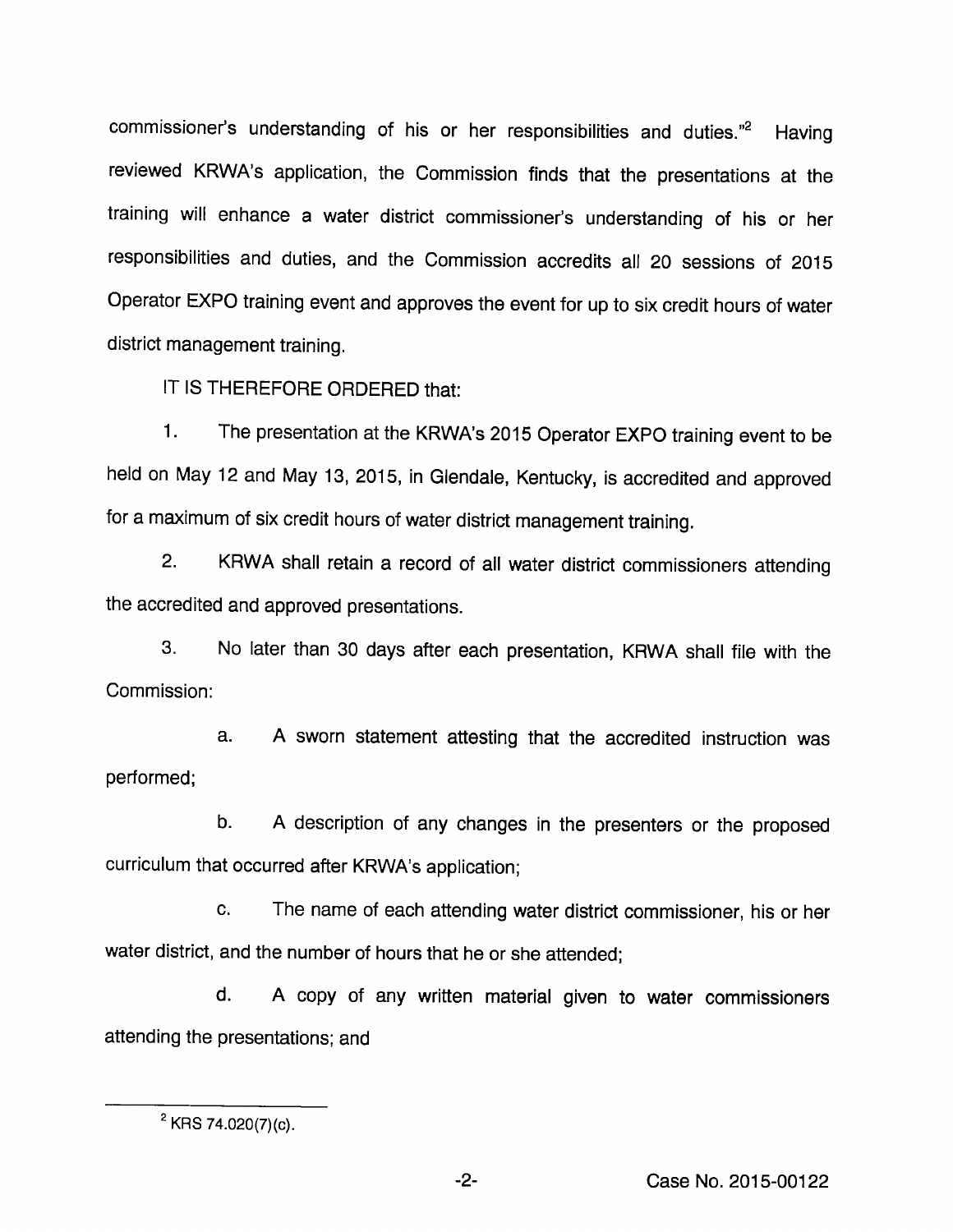e. Documents indicating whether the Kentucky Board of Certification of Water Treatment and Distribution System Operators approved the training for continuing education credit.

By the Commission ENTERED APR 2 7 2015 KENTUCKY PUBLIC SERVICE COMMISSION

**ATTES** Executive Director

Case No. 2015-00122